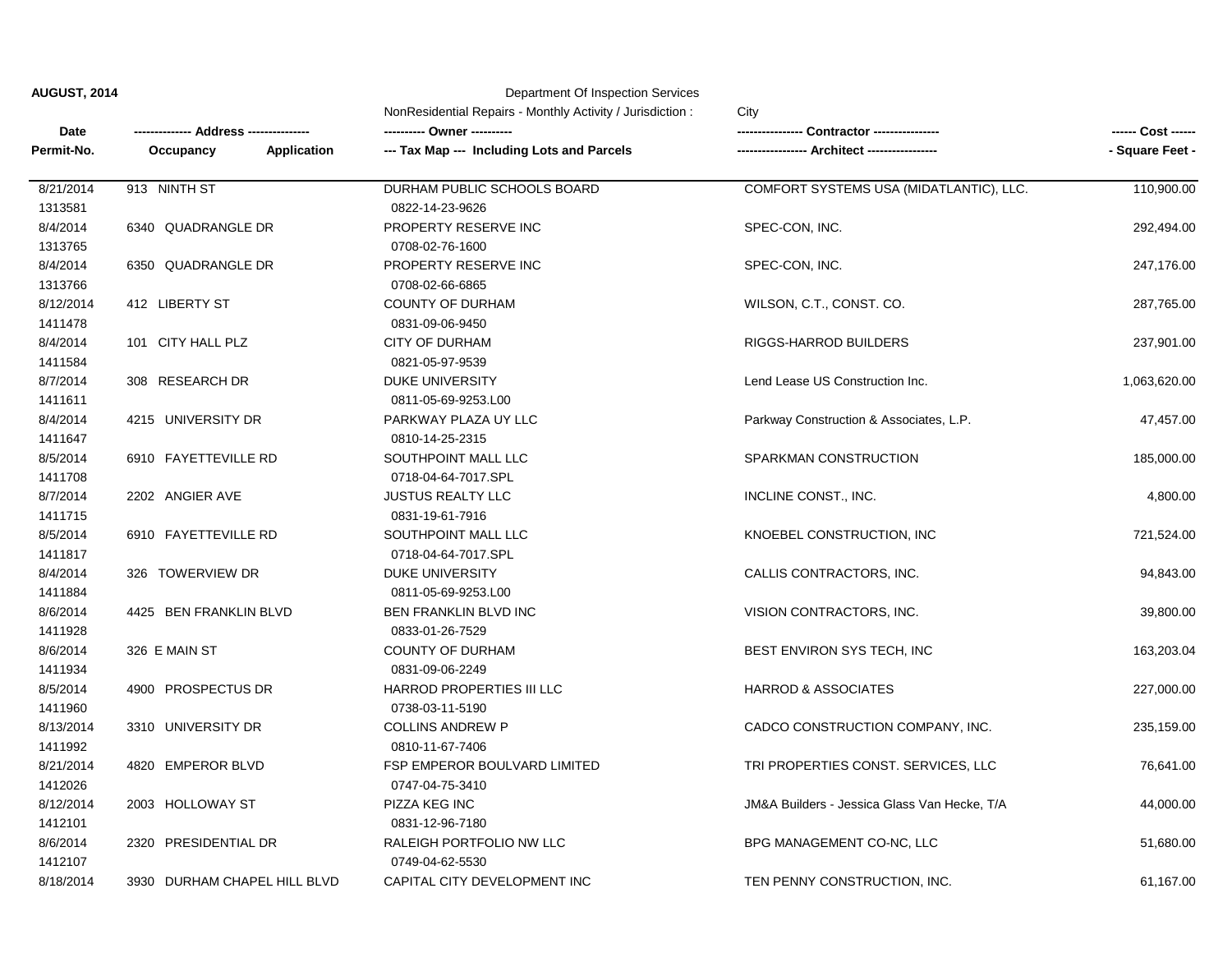**Date -------------- Address --------------- ---------- Owner ---------- ---------------- Contractor ---------------- ------ Cost ------ Permit-No. Occupancy Application --- Tax Map --- Including Lots and Parcels ----------------- Architect ----------------- - Square Feet - AUGUST, 2014** Department Of Inspection Services NonResidential Repairs - Monthly Activity / Jurisdiction : City 8/25/2014 3536 HILLSBOROUGH RD MOSHAKOS QS LLC THE PROSTRUCTION, INC. THE PROSTRUCTION ASSAULT AT,000.00 8/28/2014 3536 HILLSBOROUGH RD MOSHAKOS QS LLC THE PROSTRUCTION, INC. CONTROLLED B14,200.00 1412419 0812-10-46-4940 1412410 0747-02-65-7351 8/28/2014 4819 EMPEROR BLVD PREHC BRISTOL PLACE IC LLC WILSON, C.T., CONST. CO. 76,055.00 8/18/2014 1111 W CHAPEL HILL ST CHAPEL HILL STREET DEVELOPMENT WILSON, C.T., CONST. CO. 1.00 1412391 0821-06-47-4543 1412353 0810-17-02-6549 8/22/2014 4611 UNIVERSITY DR GRA ASSOCIATES LIMITED LLC BALFOUR BEATTY CONSTRUCTION-DURHAM BRANCH 5,167,850.00 8/19/2014 217 S MANGUM ST COUNTY OF DURHAM Durham County General Services 20000 2,500.00 1412332 0821-12-96-3392 1412328 0811-05-69-9253.L00 8/28/2014 330 TOWERVIEW DR DUKE UNIVERSITY DESCRIPTION DOWNEY, L.A, & SON, INC 136,659.00 8/7/2014 123 W MAIN ST 102,788.00 123 W MAIN STREET LLC WILSON, C.T., CONST. CO. 102,788.00 1412322 0821-12-97-0261 1412315 0833-12-05-0652 8/6/2014 4111 BEN FRANKLIN BLVD REUNION PROPERTIES LLC Hayco Construction, LLC 16,775.00 8/14/2014 1818 RIDDLE RD CITY OF DURHAM CITY OF DURHAM PROGRESSIVE CONTRACTING CO., INC. 81,866.00 1412292 0830-14-22-7723 1412274 0749-04-62-5530 8/25/2014 2320 PRESIDENTIAL DR RALEIGH PORTFOLIO NW LLC GOLDEN SANDS GENERAL CONTRACTORS, INC. 250,000.00 8/22/2014 105 S MANGUM ST **MARBULL LLC** MARBULL LLC GATEWAY BUILDING COMPANY 200.000.00 200.000.00 1412207 0821-12-96-3967 1412174 0822-14-32-2967 8/15/2014 810 NINTH ST BALFOUR BEATTY CONSTRUCTION-DURHAM 1.00 8/18/2014 2050 CHAPEL HILL RD SCRAP EXCHANGE INC THE BUILDSENSE, INC. 2015000 BUILDSENSE, INC. 1412163 0821-09-15-5418 1412123 0811-05-69-9253.L00 8/18/2014 140 SCIENCE DR DUKE UNIVERSITY DUKE UNIVERSITY LECHASE CONSTRUCTION SERVICES, LLC 299,797.00 1412112 0810-06-28-8208

8/21/2014 2351 ERWIN RD DUKE UNIVERSITY DUKE UNIVERSITY NEALTH SYSTEM, INC. 92,200.00

8/12/2014 310 S DILLARD ST COUNTY OF DURHAM BAKER ROOFING COMPANY 30,000.00

8/20/2014 932 MORREENE RD TICON PROPERTIES LLC GATEWAY BUILDING COMPANY 249,000.00

1412450 0811-05-69-9253.L00

1412439 0831-09-05-4714

1412438 0812-18-32-3206

1412425 0812-10-46-4940